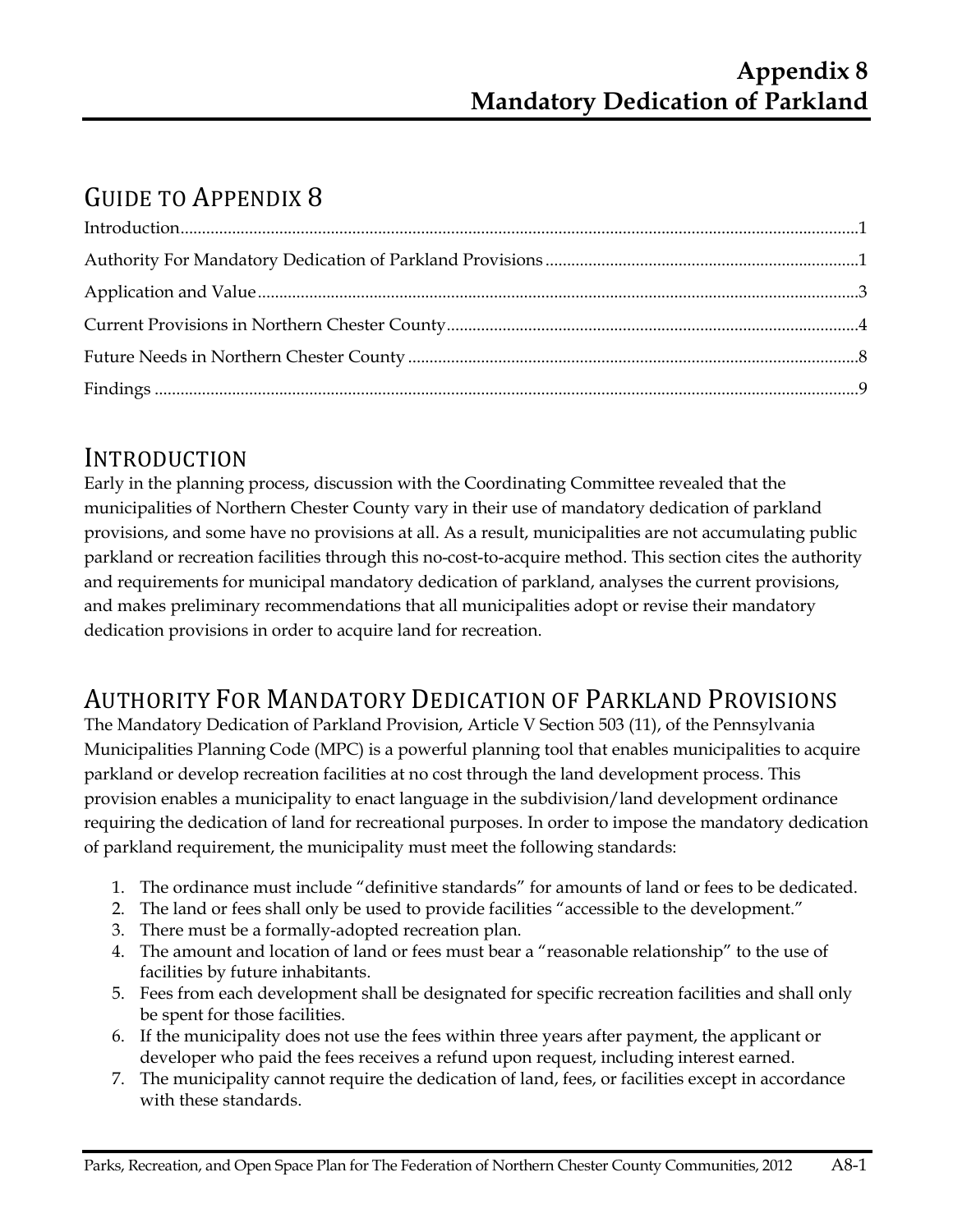#### **Municipalities Planning Code Article V Section 503 (11)**

(11) Provisions requiring the public dedication of land suitable for the use intended; and, upon agreement with the applicant or developer, the construction of recreational facilities, the payment of fees in lieu thereof, the private reservation of the land, or a combination, for park or recreation purposes as a condition precedent to final plan approval, provided that:

(i) The provisions of this paragraph shall not apply to any plan application, whether preliminary or final, pending at the time of enactment of such provisions.

(ii) The ordinance includes definite standards for determining the proportion of a development to be dedicated and the amount of any fee to be paid in lieu thereof.

(iii) The land or fees, or combination thereof, are to be used only for the purpose of providing park or recreational facilities accessible to the development.

(iv) The governing body has a formally-adopted recreation plan, and the park and recreational facilities are in accordance with definite principles and standards contained in the subdivision and land development ordinance.

(v) The amount and location of land to be dedicated or the fees to be paid shall bear a reasonable relationship to the use of the park and recreational facilities by future inhabitants of the development or subdivision.

(vi) A fee authorized under this subsection shall, upon its receipt by a municipality, be deposited in an interest-bearing account, clearly identifying the specific recreation facilities for which the fee was received. Interest earned on such accounts shall become funds of that account. Funds from such accounts shall be expended only in properly allocable portions of the cost incurred to construct the specific recreation facilities for which the funds were collected.

(vii) Upon request of any person who paid any fee under this subsection, the municipality shall refund such fee, plus interest accumulated thereon from the date of payment, if the municipality had failed to utilize the fee paid for the purposes set forth in this section within three years from the date such fee was paid.

(viii) No municipality shall have the power to require the construction of recreational facilities or the dedication of land, or fees in lieu thereof or private reservation except as may be provided by statute.

Alternatively, and if the municipality and the developer both agree, the development may accomplish one or more of the following in place of parkland dedication:

- 1. Construct recreational facilities.
- 2. Pay fees in place of (or in combination with) land dedication.
- 3. Reserve land in private ownership.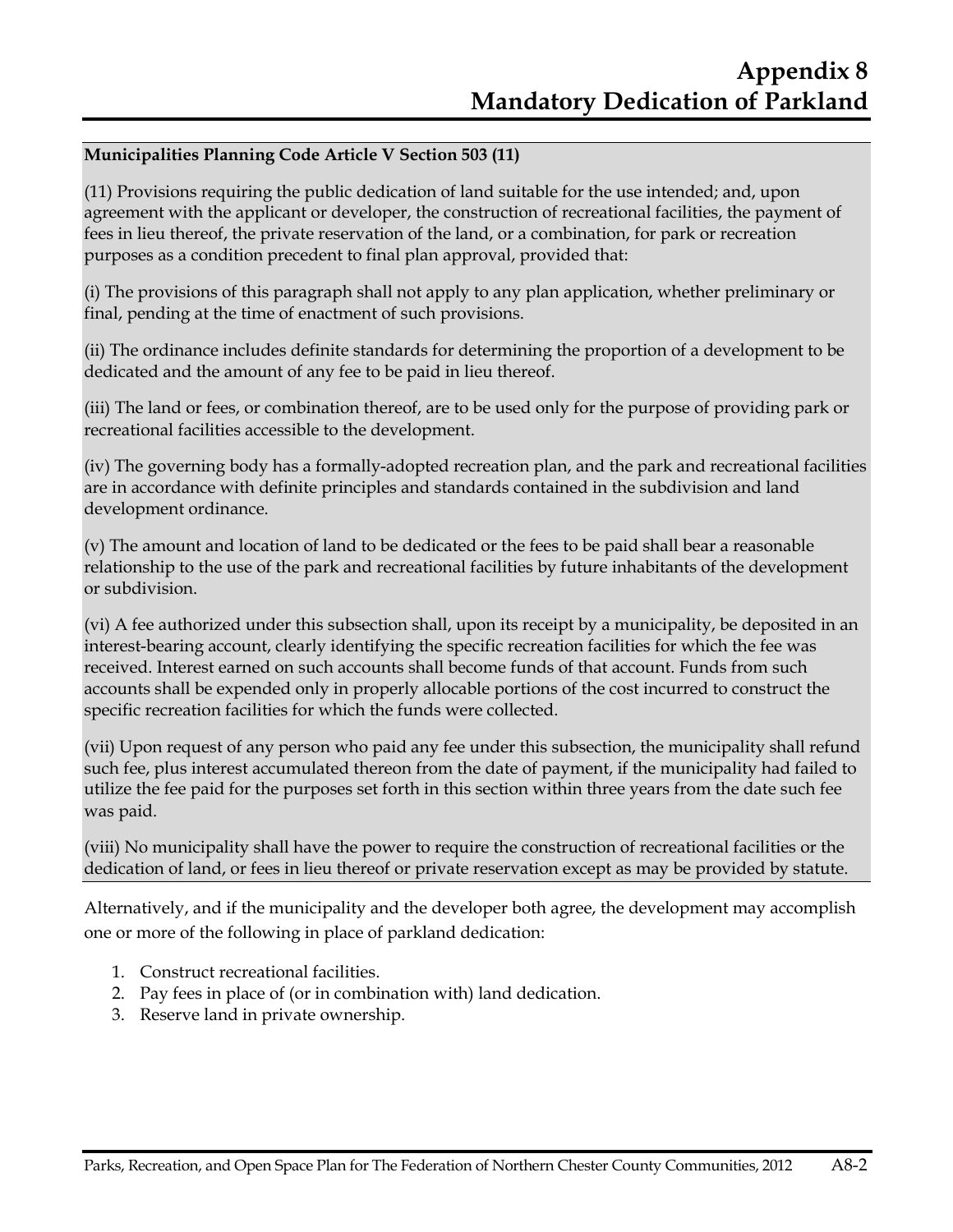## APPLICATION AND VALUE

A municipality's need for future parkland and recreation facilities depends on its standards or level of service—even if current conditions fall short of this goal—and its future population growth. Therefore, goals for parkland and recreation facilities and prioritized needs, documented in a recreation plan, are essential to the mandatory dedication process. The provision for "reasonable relationship" to future inhabitants establishes that the land or facilities serve future residents in line with these goals. It does not attempt to place the burden of meeting current recreational deficiencies on new development.

As an example, applying the long-standing accepted national practice of 10.5 acres per 1,000 residents as the standard, and with the population projections presented in Appendix 1, *Table A8.1* demonstrates a potential regional parkland need of more than 85 acres in Northern Chester County by 2030. If every jurisdiction had a 10.5 acre per 1,000 standard, the jurisdictions of Northern Chester County would be able to add a minimum of 96.5 acres of parkland by 2030 at no cost. At an estimated land value of \$38,000 per acre, the savings of mandatory dedication in place of municipal fee-simple purchase totals \$3,668,007.

Higher acreage per population standards, and thus higher fees, are acceptable if they are based on sound analysis of the community's need for more parkland. See Future Needs in Northern Chester County below.

|                         | 2010   | 2020   | 2010-2020<br>Increase | Parkland<br>Need per<br>Pop<br><b>Increase</b><br>2010-2020 | 2030   | 2020-2030<br><b>Increase</b> | Parkland<br>Need per<br>Pop<br>Increase<br>2020-2030 | <b>Total</b><br>Add'l<br>Parkland<br>Need by<br>2030 |
|-------------------------|--------|--------|-----------------------|-------------------------------------------------------------|--------|------------------------------|------------------------------------------------------|------------------------------------------------------|
| <b>Northern Chester</b> |        |        |                       |                                                             |        |                              |                                                      |                                                      |
| County                  | 43,907 | 48,860 | 4,953                 | 52.0                                                        | 53,100 | 4,240                        | 44.5                                                 | 96.5                                                 |
| <b>East Coventry</b>    | 6,636  | 7,040  | 404                   | 4.2                                                         | 7,800  | 760                          | 8.0                                                  | 12.2                                                 |
| East Nantmeal           | 1,803  | 2,080  | 277                   | 2.9                                                         | 2,190  | 110                          | 1.2                                                  | 4.1                                                  |
| East Pikeland           | 7,079  | 8,410  | 1,331                 | 14.0                                                        | 9,360  | 950                          | 10.0                                                 | 24.0                                                 |
| <b>East Vincent</b>     | 6.821  | 8,050  | 1,229                 | 12.9                                                        | 9.070  | 1.020                        | 10.7                                                 | 23.6                                                 |
| North Coventry          | 7,866  | 8,130  | 264                   | 2.8                                                         | 8,430  | 300                          | 3.2                                                  | 5.9                                                  |
| South Coventry          | 2,604  | 2,700  | 96                    | 1.0                                                         | 2,890  | 190                          | 2.0                                                  | 3.0                                                  |
| Warwick                 | 2,507  | 2,850  | 343                   | 3.6                                                         | 2,930  | 80                           | 0.8                                                  | 4.4                                                  |
| West Pikeland           | 4,024  | 5,020  | 996                   | 10.5                                                        | 5,500  | 480                          | 5.0                                                  | 15.5                                                 |
| <b>West Vincent</b>     | 4,567  | 4,580  | 13                    | 0.1                                                         | 4,930  | 350                          | 3.7                                                  | 3.8                                                  |

**Table A8.1: Example Application of Mandatory Dedication of Parkland**

Source: U.S. Census Bureau, 2010 census; Delaware Valley Regional Planning Commission, Municipal Data Navigator (2020, 2030); parkland needs calculated by Gannett Fleming, Inc.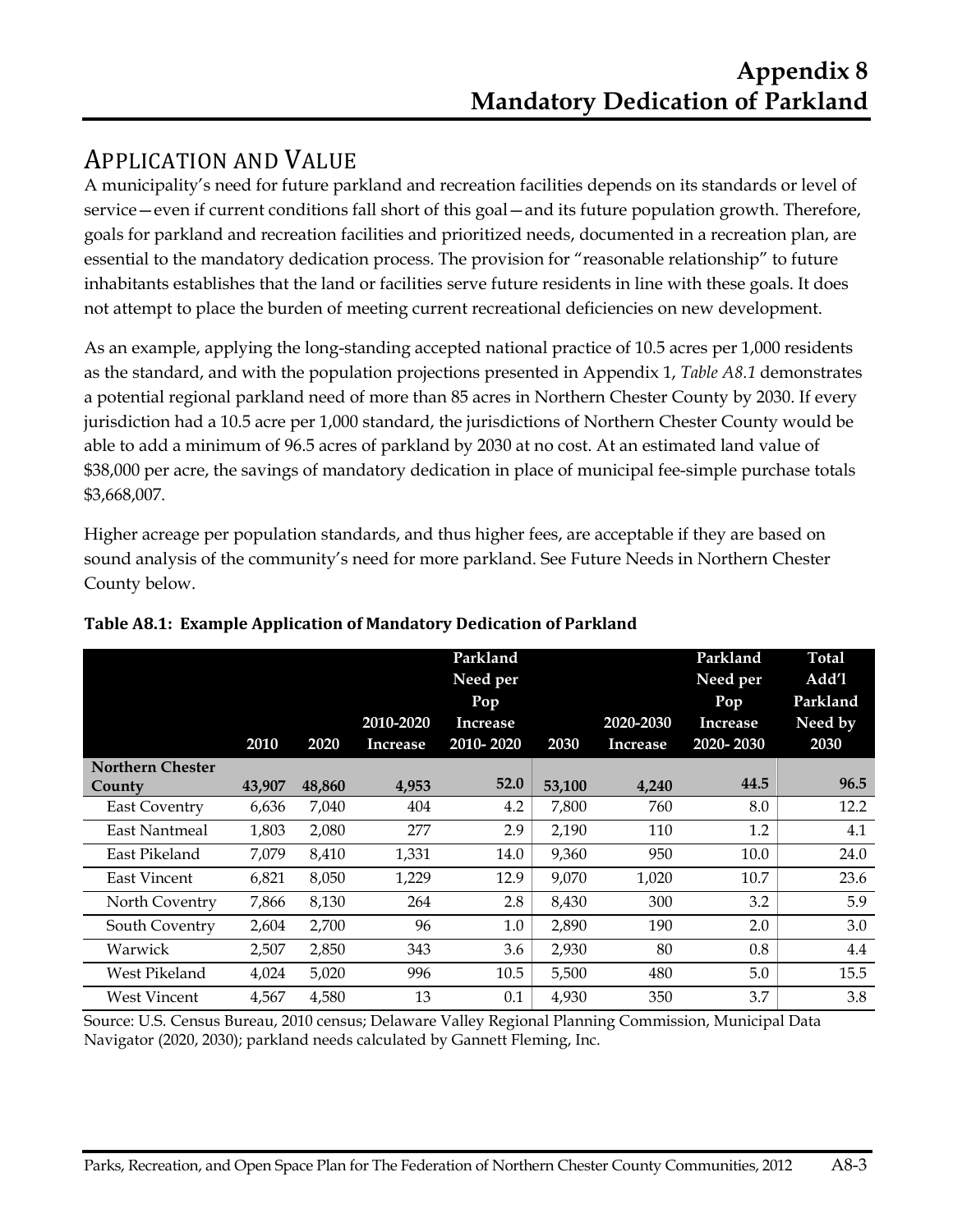## CURRENT PROVISIONS IN NORTHERN CHESTER COUNTY

Seven of the nine municipalities have mandatory dedication provisions in their subdivision and land development ordinances as a means to acquire land for future parkland and open space, or to collect fees for the development of recreation facilities. East Nantmeal and Warwick have no provisions for dedicated parkland. Summary information of current mandatory dedication of parkland provisions are presented in *Table A8.2*.

East Coventry, East Vincent, South Coventry and West Vincent follow the most common practice of specifying an acreage (or square footage) to be dedicated based on the number of residential units. All include a fee-in-lieu option. Methods for fee determination vary across all four. East Vincent uses a predetermined fee, East Coventry and South Coventry require the applicant to present the fee based on the fair market value of the undeveloped land, and West Vincent determines its fee based on the cost of a similar land acquisition.

East Pikeland and North Coventry require a percentage of the proposed development to be dedicated, based on the proposed use. This overall percentage is further broken down into minimum percentages for active recreation land and passive recreation/open space. This approach has worked well where parcels are large enough to yield parkland of at least five acres. North Coventry includes a minimum area of three acres among its layout standards, directing applicants who cannot meet this requirement to its fee-in lieu option.

West Pikeland has provisions for the dedication of land based on the proposed number of families to be served, i.e., residential units and no fee-in-lieu option. East Nantmeal and Warwick have no provisions for the dedication of parkland per se.

Warwick and West Vincent both have open space requirements in their zoning ordinances. Warwick's provisions do not inherently or specifically address the need for recreational land.

The Pennsylvania MPC does not distinguish between residential development and other types of development with regard to mandatory dedication. While most municipalities in Pennsylvania enforce their mandatory dedication requirement only on residential land development submissions, East Pikeland, and North Coventry have enacted mandatory dedication of parkland provisions for all types of development.

The majority of the ordinances specify purposes for mandatory dedication of parkland. These generally include:

1. **Providing a variety of active and passive open space lands to serve the varied recreational needs of the township's residents, as well as businesses and industry** in some ordinances. East Coventry, East Pikeland, and North Coventry require a percentage of land from commercial, industrial, and institutional uses.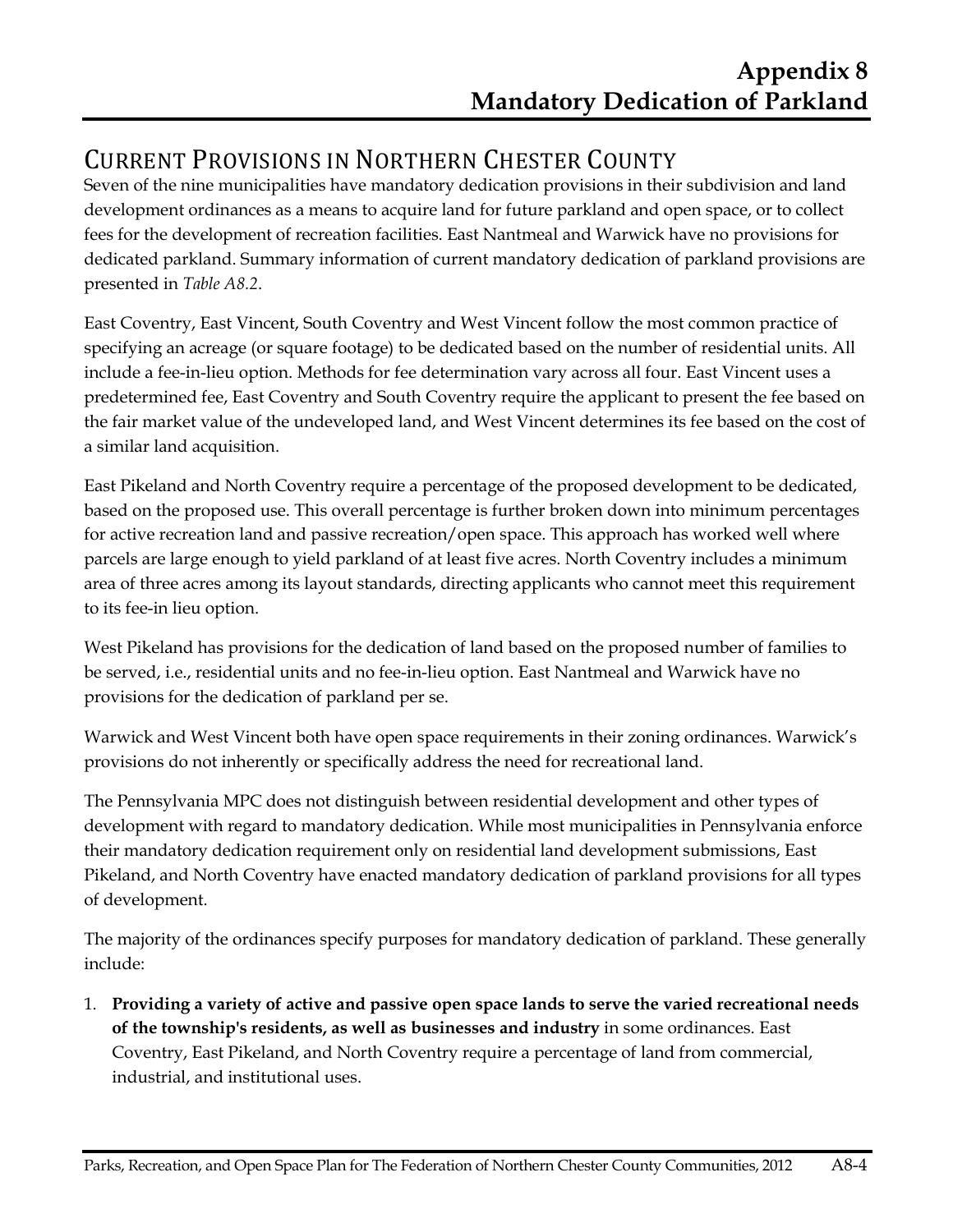#### **Appendix 8 Mandatory Dedication of Parkland**

| Ordinance<br>East Coventry Township<br>Subdivision and Land<br>Development Ordinance<br>(SLDO), 2011.<br>Section 426 Park, Recreation<br>and Open Space                            | <b>Parkland Requirement</b><br>0.02 acres per dwelling<br>$\bullet$<br>unit or building lot                                                                                                                                                                                                                                      | Fee-in-Lieu Option<br>Value of fee-in-lieu of<br>dedication is to be equal<br>to the total fair market<br>value of the required<br>land.                                                                                                                                                              | Comments                                                                                                                                                                                                                                                                                                                                                                                                                                                                                                                                     |
|------------------------------------------------------------------------------------------------------------------------------------------------------------------------------------|----------------------------------------------------------------------------------------------------------------------------------------------------------------------------------------------------------------------------------------------------------------------------------------------------------------------------------|-------------------------------------------------------------------------------------------------------------------------------------------------------------------------------------------------------------------------------------------------------------------------------------------------------|----------------------------------------------------------------------------------------------------------------------------------------------------------------------------------------------------------------------------------------------------------------------------------------------------------------------------------------------------------------------------------------------------------------------------------------------------------------------------------------------------------------------------------------------|
| East Nantmeal Township                                                                                                                                                             | No mandatory dedication of<br>parkland provisions.                                                                                                                                                                                                                                                                               | N/A                                                                                                                                                                                                                                                                                                   |                                                                                                                                                                                                                                                                                                                                                                                                                                                                                                                                              |
| East Pikeland Township<br>SLDO, as amended in 2008.<br>Section 424 Park, Recreation,<br>Open Space and Trails                                                                      | Based on use:<br>residential use<br>٠<br>based on size<br>$(0-40\%)$<br>adult community,<br>$\bullet$<br>industrial and<br>commercial uses (20%)<br>institutional uses (25%)<br>$\bullet$<br>Percentages of total specified<br>for active use $(0-25%)$ and<br>passive use/open space<br>$(5-25%)$ also based on<br>use/density. | \$3,909 per dwelling unit<br>or equivalent dwelling<br>unit, adjusted each year<br>based upon the<br>consumer price<br>index (CPI) for the<br>Philadelphia region for<br>each year from the<br>effective date up to and<br>including the year in<br>which the fee is actually<br>paid to the Township | Includes extensive provisions for trails<br>$\bullet$<br>(Section 424.E.):<br>Purpose<br>1.<br>Provision<br>$\overline{2}$ .<br>3.<br>Maintenance<br>Fee-In-Lieu of Trails<br>$\overline{4}$ .<br><b>Trail Conservation Standards</b><br>5.<br><b>Trail Construction Specifications</b><br>6.<br>7.<br><b>Inspections of Trails</b><br>Performance Guarantee for the Construction<br>8.<br>of Trails<br>As-built Plans of Trails<br>9.<br>Continuous Offer of Dedication of Trails<br>10.<br>11. Maintenance Guarantee<br>12. Private Trails |
| East Vincent Township<br>SLDO, as amended in 2004.<br>Section 22-428 Dedication of<br>Land, or Payment of Fees in<br>Lieu Thereof, for Parks,<br>Recreation, and Open Space<br>Use | Minimum 0.125 acres/ 5,445<br>square feet per proposed<br>dwelling unit.<br>No dedication required for<br>non-residential uses.                                                                                                                                                                                                  | A minimum of \$3,000<br>per proposed residential<br>unit; no inflation or<br>market value reference.                                                                                                                                                                                                  |                                                                                                                                                                                                                                                                                                                                                                                                                                                                                                                                              |

#### **Table A8.2: Mandatory Dedication of Parkland Provisions**

#### continued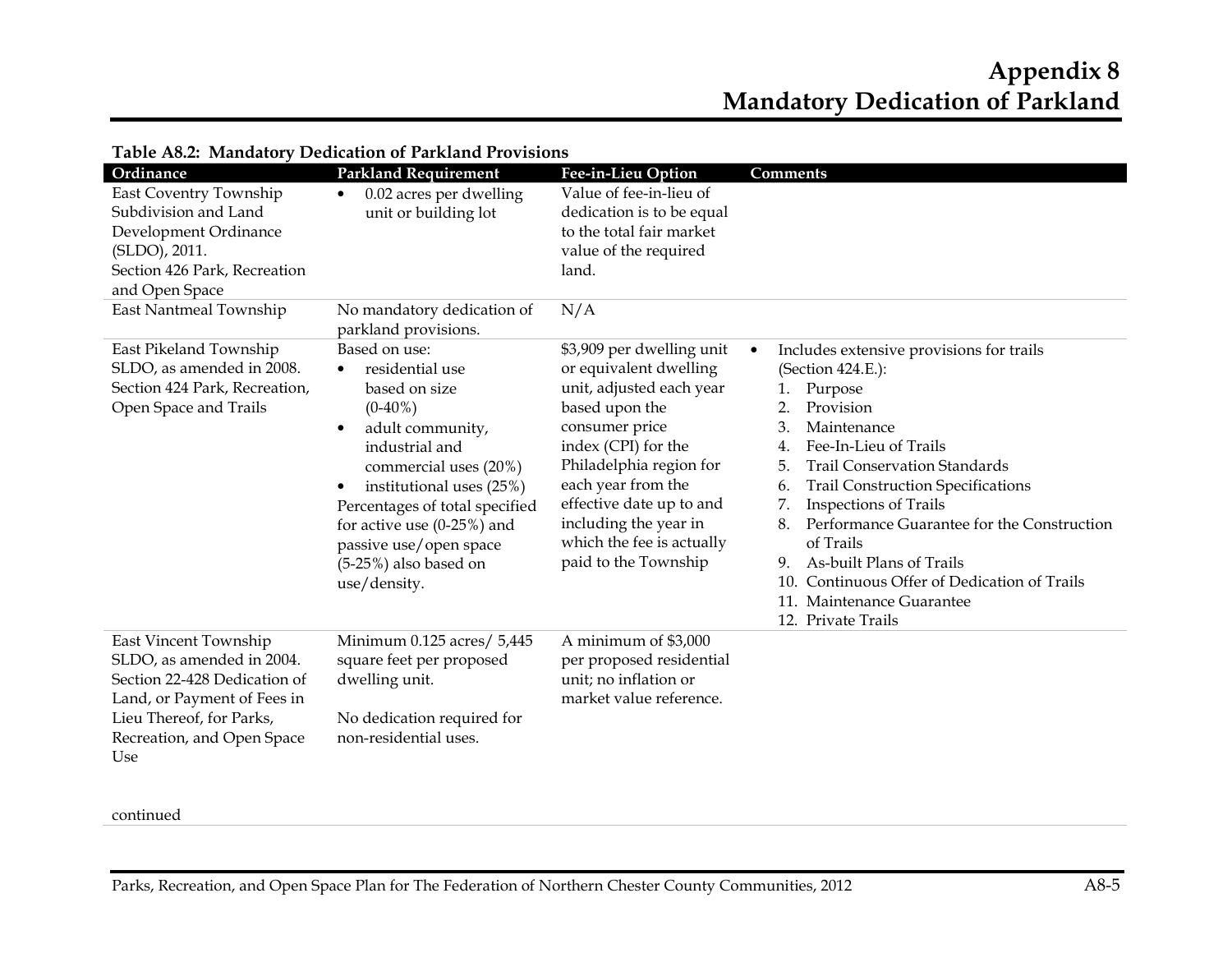#### **Appendix 8 Mandatory Dedication of Parkland**

| Ordinance                                                                                                     | <b>Parkland Requirement</b>                                                                                                                                     | Fee-in-Lieu Option                                                                                                                                                   | Comments                                                                                                                                                                                                                                                                                                           |
|---------------------------------------------------------------------------------------------------------------|-----------------------------------------------------------------------------------------------------------------------------------------------------------------|----------------------------------------------------------------------------------------------------------------------------------------------------------------------|--------------------------------------------------------------------------------------------------------------------------------------------------------------------------------------------------------------------------------------------------------------------------------------------------------------------|
| North Coventry Township<br>SLDO, 2008.<br>Section 320-53 Community<br>Facilities, Park Land and<br>Open Space | Based on use:<br>residential uses (12-15%)<br>$\bullet$<br>commercial uses (15%)<br>$\bullet$<br>industrial uses (20%)<br>$\bullet$<br>institutional uses (25%) | Value of fee-in-lieu of<br>dedication is to be equal<br>to the fair undeveloped<br>market value of the<br>required land.                                             | Provides for ownership alternatives contingent<br>$\bullet$<br>upon approval of Board of Supervisors.<br>Provides for long-term management and<br>$\bullet$<br>maintenance of dedicated land.                                                                                                                      |
| South Coventry Township,<br>SLDO (2007).<br>Section 626 Public Facilities,<br>Open Space and Recreation       | $0.115$ acres/ 5,000 square feet<br>per dwelling unit with at<br>least half of the land suitable<br>for active sports.                                          | Value of fee-in-lieu of<br>dedication is to be equal<br>to the fair undeveloped<br>market value of the<br>required land.                                             |                                                                                                                                                                                                                                                                                                                    |
| Warwick Township<br>SLDO, 2005.<br>Section 812                                                                | No mandatory dedication of<br>parkland provisions.<br>Refers to open space<br>requirement in zoning<br>ordinance.                                               | None                                                                                                                                                                 | Zoning Article 20: Open Space Provisions<br>$\bullet$<br>addresses open space protection but establishes<br>no requirement for active recreation parkland:<br>Requires minimum dedication of 1.5 acres;<br>no per-unit or percentage ratio.<br>Allows ownership and maintenance<br>$\equiv$<br>alternatives.       |
| West Pikeland Township<br>SLDO, 1997.<br>Section 627 Public Facilities<br>and Open Space                      | Sliding scale of 3 acres<br>(minimum) to 10 percent<br>(maximum) based on number<br>of families to be served, i.e.,<br>residential units.                       | None                                                                                                                                                                 | Section 628 Community Assets recognizes the<br>$\bullet$<br>community value of "natural features, such as<br>large trees, water courses, steep or wooded<br>slopes, historic areas and structures;" serves as<br>guidance for open space protection; establishes<br>no requirement for active recreation parkland. |
| West Vincent Township<br>SLDO Section 615C                                                                    | 5,000 square feet per dwelling<br>unit.                                                                                                                         | Value based on the<br>Township's estimated<br>cost of acquiring similar<br>land that has attributes<br>which would better<br>serve the public<br>recreational needs. | Provisions in the Zoning Ordinance address<br>$\bullet$<br>open space protection by district and density;<br>requirements range from 50-80% open space,<br>generally separate from primary conservation,<br>which may be used for recreation; and applicable<br>to residential and commercial districts.           |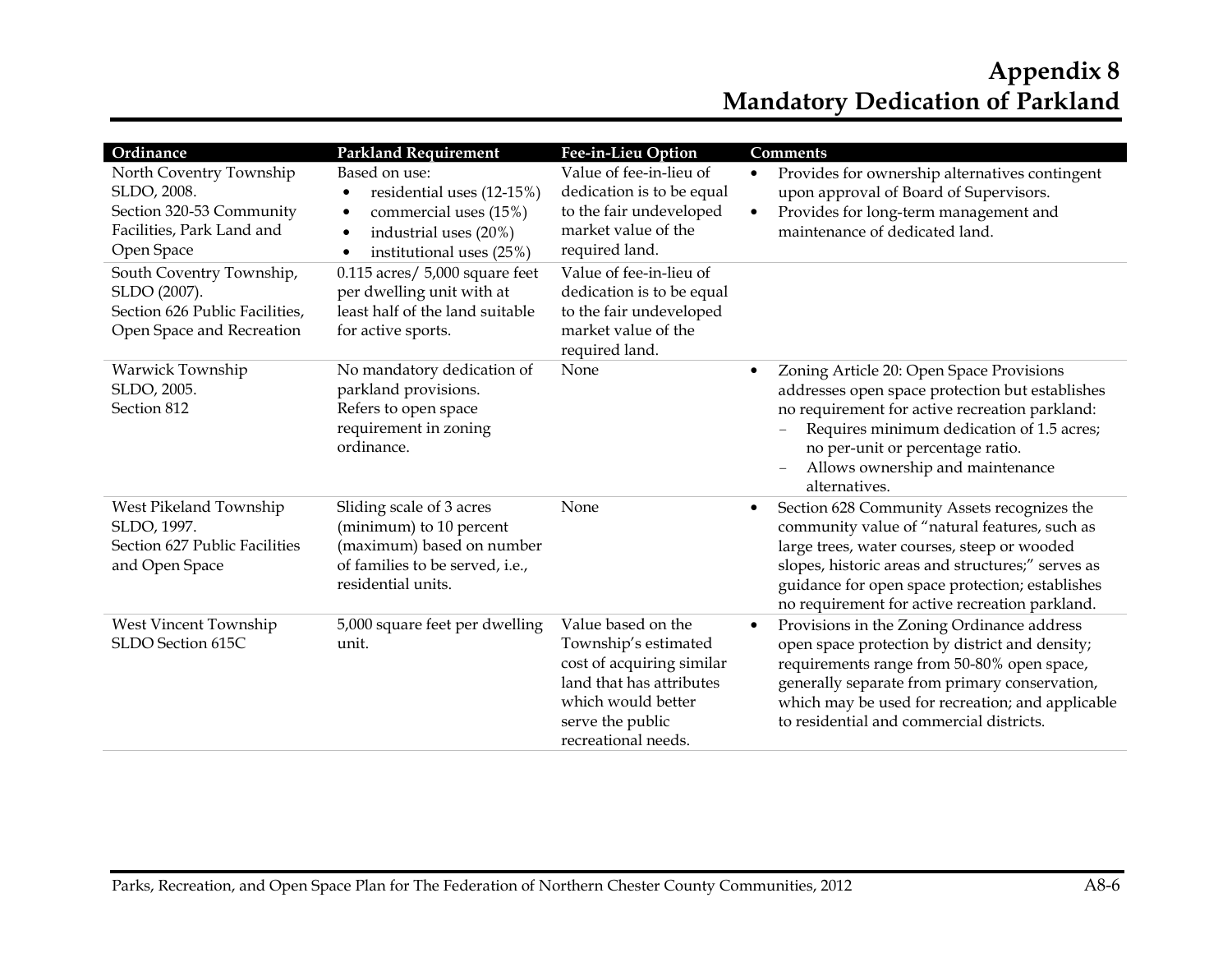- **2. Preserving open space and protecting the natural, scenic, and historic resources.** This seems to be the focus of ordinance application in the Region. However, once dedicated, lands where these resources are found are not inventoried, managed, or promoted for the passive recreation opportunities they offer.
- **3. Developing a system of public parklands and other open space areas that can effectively and efficiently offer recreational opportunities and experiences.** Little progress has been made in the development of a park and open space system in any of the municipalities, with the exception of land protection along French Creek in East Pikeland Township for the future development of the French Creek Trail.
- 4. **Providing equitable and convenient accessibility to recreation facilities and open space areas.**  Without multiple parks and open space places, access by residents is not equitable and convenient. However, on a regional scale, this condition may be improved as residents far from a municipal park in their home municipality may be nearer a park in an adjacent municipality. Trail development may be the single-most important improvement to equitable and convenient access.
- **5. Supporting community development and stability.** This has been accomplished to date, and will be into the future, through the use of public parks for special events that enable the community to come together socially.

East Vincent's purposes further acknowledge equitable and convenient accessibility to recreation facilities and open space areas "within the township's urbanizing areas" and community development and stability "through a balance of developed areas, locally- and regionally-valued open space resources, and neighborhood, community, and regional recreational opportunities." West Vincent's purposes recognize that certain lands, as set forth in the West Vincent Township Open Space and Recreation Plan, are "irreplaceable and environmentally sensitive."

UNIQUE ASPECTS OF MANDATORY DEDICATION PROVISIONS IN NORTHERN CHESTER COUNTY Provisions in East Pikeland, North Coventry, and West Vincent ordinances allow that the land remain as private property and be reserved and restricted in perpetuity under other forms of ownership as specified. North Coventry's ordinance specifies, in the event that lands remain as private property, that future dedication is permitted if the land and facilities meet the specified standards.

Provisions specifying land characteristics and design standards for dedicated land are highly consistent across the five ordinances in which they are found. The compiled list of standards from East Coventry, East Pikeland, East Vincent, North Coventry, and South Coventry includes:

- Free of non-recreational structures.
- Size, length-to-width ratio, and contiguous or single-parcel configuration.
- Accessibility.
- Minimal interference with adjacent dwelling units, parking, driveways, and roads.
- Connectivity with open space lands within and adjoining the subdivision.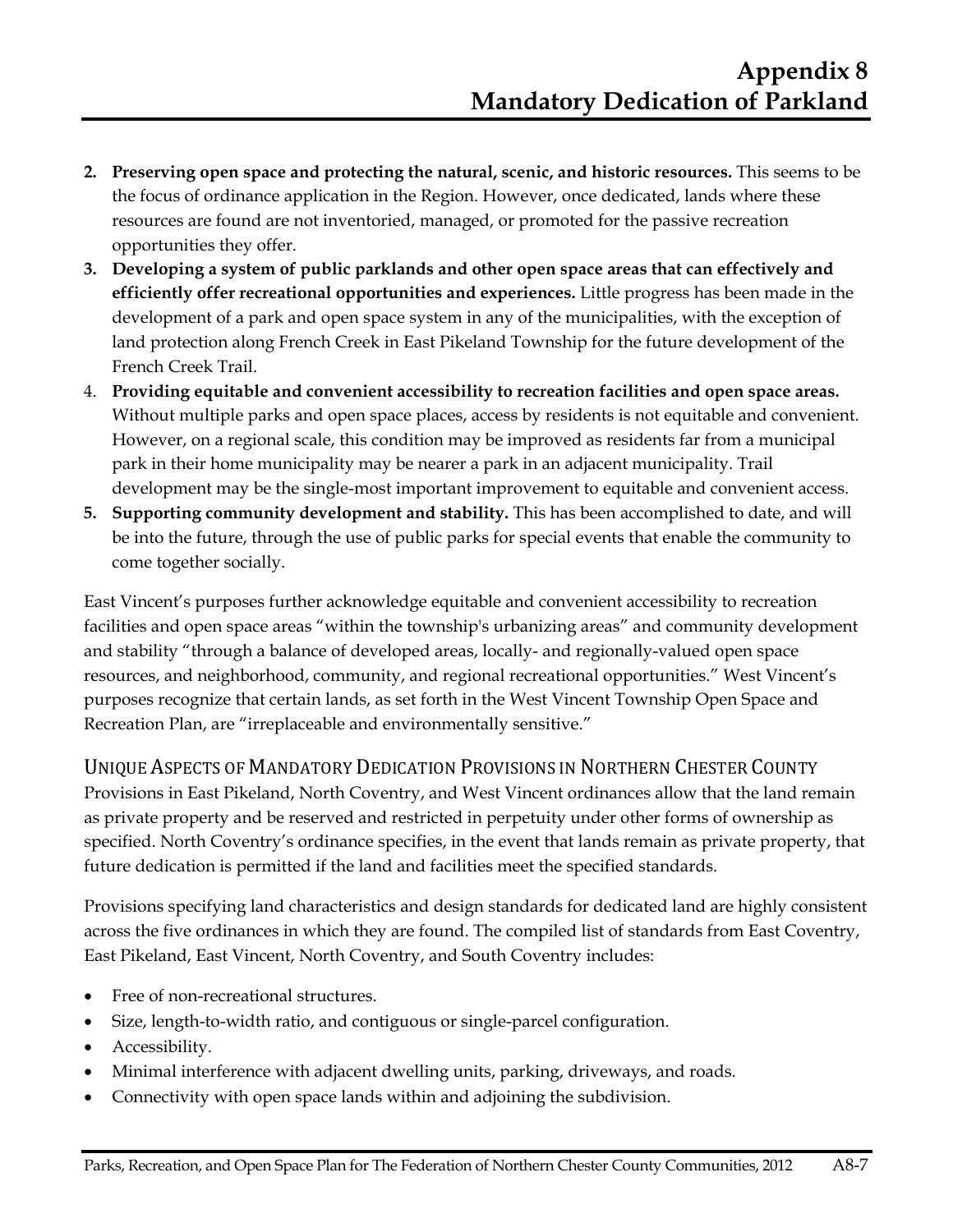- Buffers to adjoining parks, preserves, or other protected lands.
- Pedestrian pathways for use by the residents of the subdivision and/or the township.
- Access as required for land management and emergency purposes.
- Undivided by public or private streets.
- Suitably landscaped either by retaining existing natural cover and wooded areas and/or according to a Landscaping Plan.
- Consistency with the policies of the Township's Comprehensive Plan and Open Space Plan.

Several of the ordinances incorporate or reference environmental features that may be protected by dedicated parkland. West Pikeland's Subdivision and Land Development Ordinance recognizes a variety of natural and cultural features, which if retained, add value to the subdivision as community assets. North Coventry's ordinance includes a prioritized list of resources to be protected through parkland and open space.

Provisions in several municipalities recognize trails as an appropriate facility for passive parkland and open space. Only East Pikeland Township's mandatory dedication of parkland provisions incorporates standards for trail design, construction, maintenance, and dedication, making it the most comprehensive and extensive mandatory dedication ordinance in the Northern Chester County region.

Fees-in-lieu of land dedication are common to those municipalities with mandatory dedication of parkland provisions, however provisions vary. Two municipalities specify a value, one refers to the township's estimated cost of acquiring land of the required size better suited to public recreation, and three refer to the fair market value of the required land acreage. The basis and method of determining the fair market value also varies among the three.

## FUTURE NEEDS IN NORTHERN CHESTER COUNTY

The municipalities in Northern Chester County recognize that acquiring parkland is only part of the goal. Having the right mix of recreation facilities available and accessible to residents is equally important. For this reason, the planning process placed great emphasis on the inventory of recreation facilities and the needs of citizens in order to identify and prioritize the development of additional facilities on currently held future parklands.

In addition, residents' interest in living active, healthy lifestyles where walking, hiking, and biking in the outdoors is part of everyday life, suggests that parkland standards that can provide and protect natural landscapes, not just neighborhood parks, need to be established. For this reason, the parkland standard for Northern Chester County will need take into account the available federal, state, county, and municipal park acreages in recommending a baseline percentage for future mandatory dedication of parkland.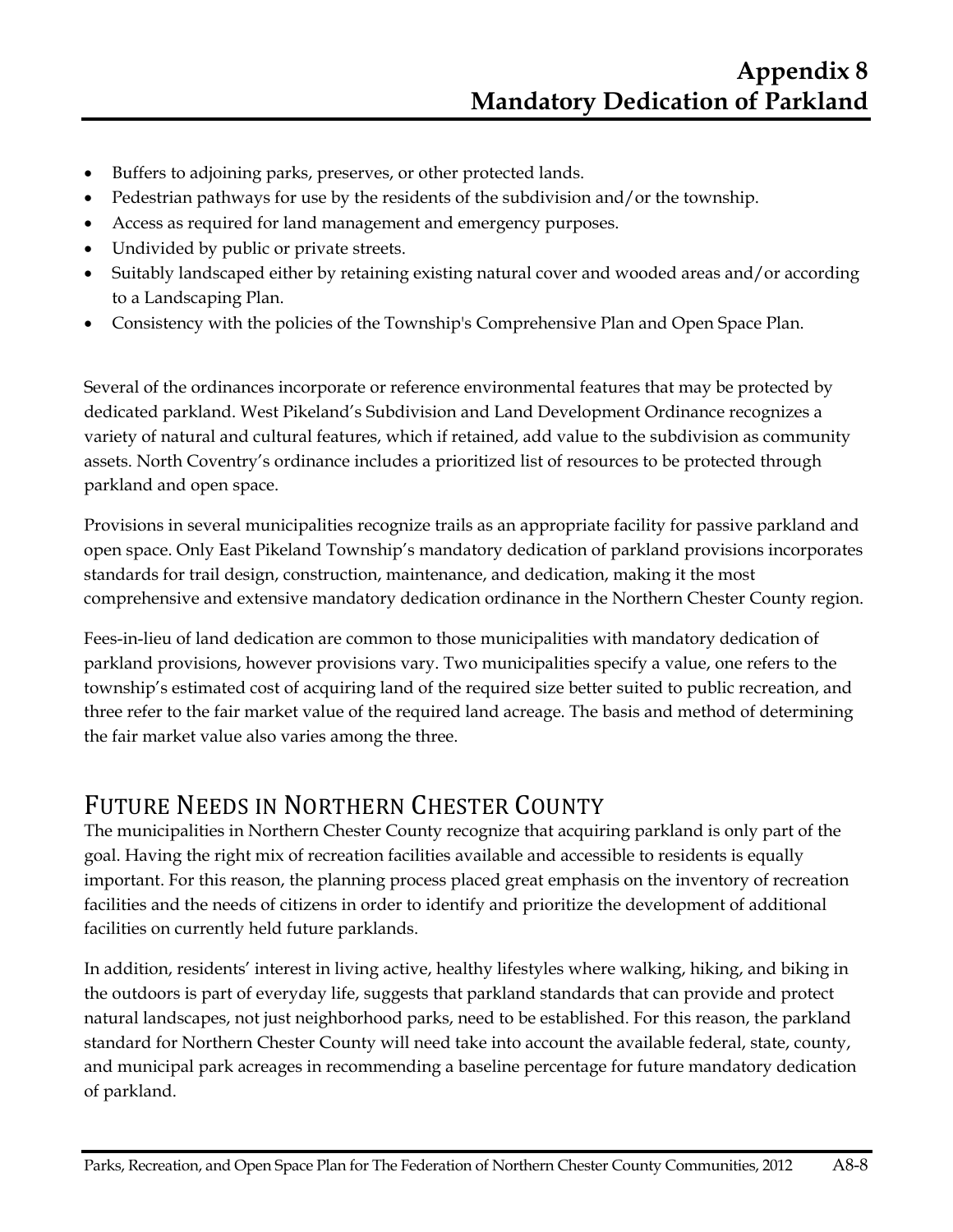#### FINDINGS

- 1. East Coventry, East Vincent, South Coventry and West Vincent follow the most common practice of specifying an acreage (or square footage) to be dedicated based on the number of residential units.
- 2. East Pikeland, and North Coventry require a percentage of the land proposed-for development, including commercial, industrial, and institutional uses, to be dedicated. This approach works well where parcels are large enough to yield parkland of at least five acres. West Vincent requires a dedication of a percentage of residential and commercial developments to public space uses.
- 3. Preserving open space and protecting the natural, scenic, and historic resources seems to be the focus of mandatory dedication (and open space) ordinances in the region. However, these lands are generally not inventoried, managed, or promoted for the passive recreation opportunities they offer.
- 4. Trail development may be the single-most important improvement to equitable and convenient access.
- 5. Fees-in-lieu of land dedication are common in this region but could be strengthened by provision for fair market value assessment and inclusion of trails as permitted uses of such fees.
- 6. Provisions specifying land characteristics and design standards for dedicated land are highly consistent across the five ordinances in which they are found.
- 7. Provisions in several municipalities recognize trails as an appropriate facility for passive parkland and open space. Only East Pikeland Township's mandatory dedication of parkland provisions incorporates standards for trail design, construction, maintenance, and dedication, making it the most comprehensive and extensive ordinance.
- 8. Recreation and open space advocates in Northern Chester County are interested in higher-thanaverage standards for mandatory dedication of parkland, and fee-in-lieu alternatives.